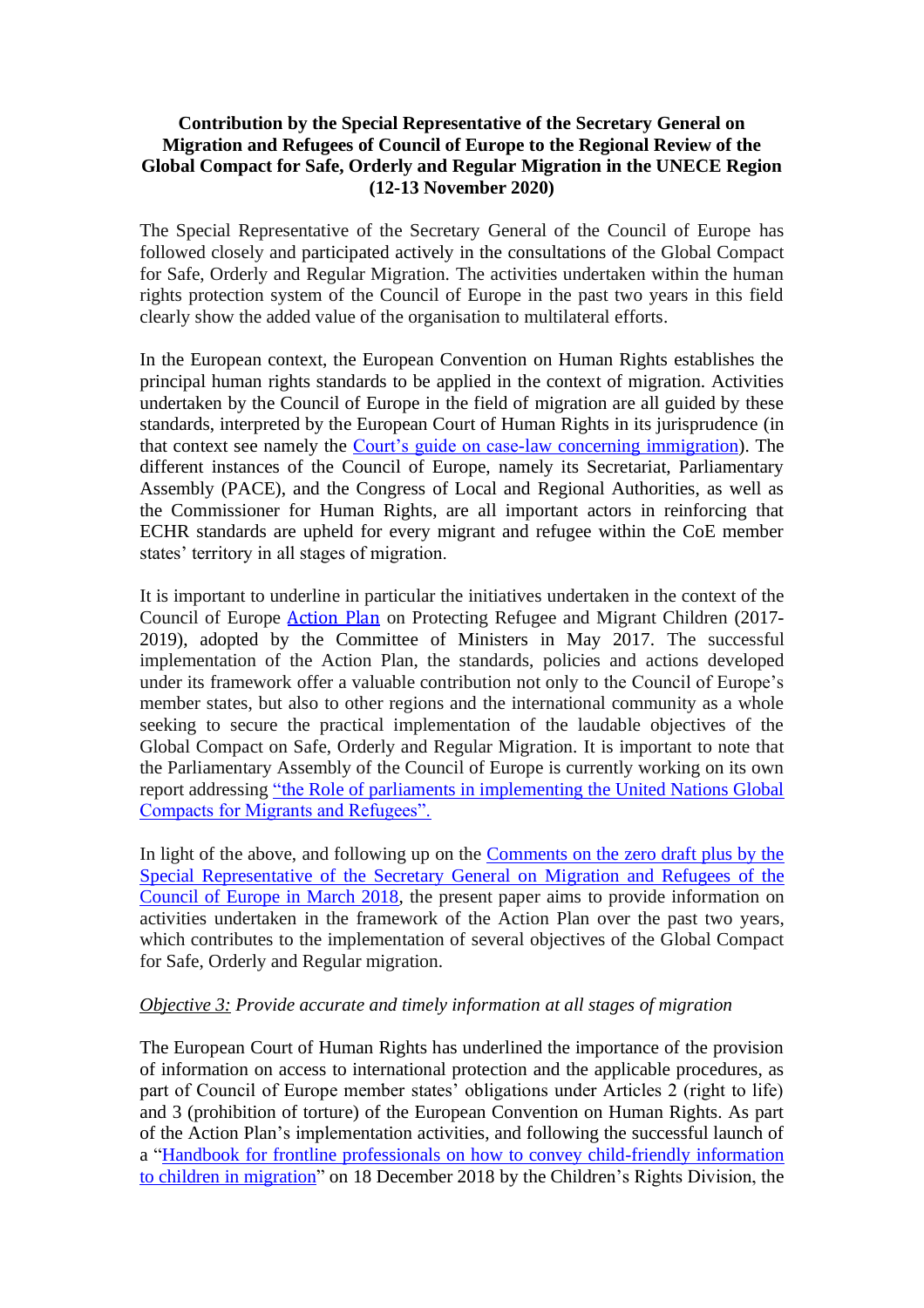Special Representative on Migration and Refugees developed a compilation of promising practices on migration-related child-friendly procedures: ["Promoting child](https://edoc.coe.int/en/refugees/8047-promoting-child-friendly-approaches-in-the-area-of-migration-standards-guidance-and-current-practices.html)[friendly approaches in the area of migration: standards, guidance and current](https://edoc.coe.int/en/refugees/8047-promoting-child-friendly-approaches-in-the-area-of-migration-standards-guidance-and-current-practices.html)  [practices"](https://edoc.coe.int/en/refugees/8047-promoting-child-friendly-approaches-in-the-area-of-migration-standards-guidance-and-current-practices.html). The compilation, published and launched in December 2019, brings together international and European standards on child-friendly processes in the context of migration with illustrations from practice of the kind of initiatives, programmes and procedures that serve to implement these standards. Structured in four comprehensive themes, the review covers the procedures concerning entrance and identification, child-friendly asylum and migration processes, special protection measures, and durable solutions. Research underpinning this compilation confirms the gap between the standards set by the various instruments and their implementation. The publication was officially launched by the office of the Special Representative on 9 December 2019 in Belgrade, Serbia, jointly with UNICEF.

In parallel, in the framework of the Council of Europe's programme of Human Rights' Education for Legal Professionals (HELP), a [new course on refugee and](https://rm.coe.int/help-course-brief-refugee-and-migrant-children/16808b4f45)  [migrant children](https://rm.coe.int/help-course-brief-refugee-and-migrant-children/16808b4f45) was launched in co-operation with the UNHCR, in June 2018. The course covers the international legal framework, child-friendly procedures, alternatives to detention, family reunification, social rights and integration, guardianship, and age assessment. The course was developed on the basis of the HELP e-learning methodology and is linked to the [HELP/UNHCR course on asylum](http://help.elearning.ext.coe.int/course/view.php?id=1653) [and the European Convention on Human Rights](http://help.elearning.ext.coe.int/course/view.php?id=1653) and the [HELP course on child](https://rm.coe.int/help-course-brief-child-friendly-justice/16808b4f27)[friendly justice.](https://rm.coe.int/help-course-brief-child-friendly-justice/16808b4f27) Since June 2018 the course has been officially launched in the United Kingdom, Spain, Greece, France, Italy and Turkey. The main target group being lawyers but in Spain and Italy the training course was also launched for judges. National launch events were organised with the support of the UNHCR and national partners. National adaptations and additional language versions in Albanian, Arabic, Azerbaijani, Bulgarian, Croatian, French, German, Greek, Hungarian, Italian, Spanish and Turkish have been added to the HELP platform. Legal professionals outlined the comprehensive approach of the course modules, providing knowledge and skills necessary to protect the human rights of refugee and migrant children.

*The above activities undertaken are also relevant to Objective 12 of the GCM, namely to "Strengthen certainty and predictability in migration procedures for appropriate screening, assessment and referral".* 

*Objective 4: Ensure that all migrants have proof of legal identity and adequate documentation* 

The Council of Europe has been active on the issue of statelessness for some time and the Action Plan on Protecting Refugee and Migrant Children also included an action aiming at assuring that every child has a nationality. The European Committee on Legal Co-operation (CDCJ) decided at its plenary meeting, on 14-16 November 2018, to carry out, a preliminary review of protocols and procedures used by member states to determine and resolve cases of statelessness, those of migrant children. As a preliminary step to this review, an ad hoc meeting of CDCJ members, national experts and key stakeholders, including the UNHCR, the European Network on Statelessness, the European Union Agency for Fundamental Rights and the European Migration Network, took place on 11-12 June 2019. The outcome of the group's work was reflected in a [detailed analysis,](https://rm.coe.int/analysis-statelessness-/1680990cc5) which was presented and examined by the CDCJ at its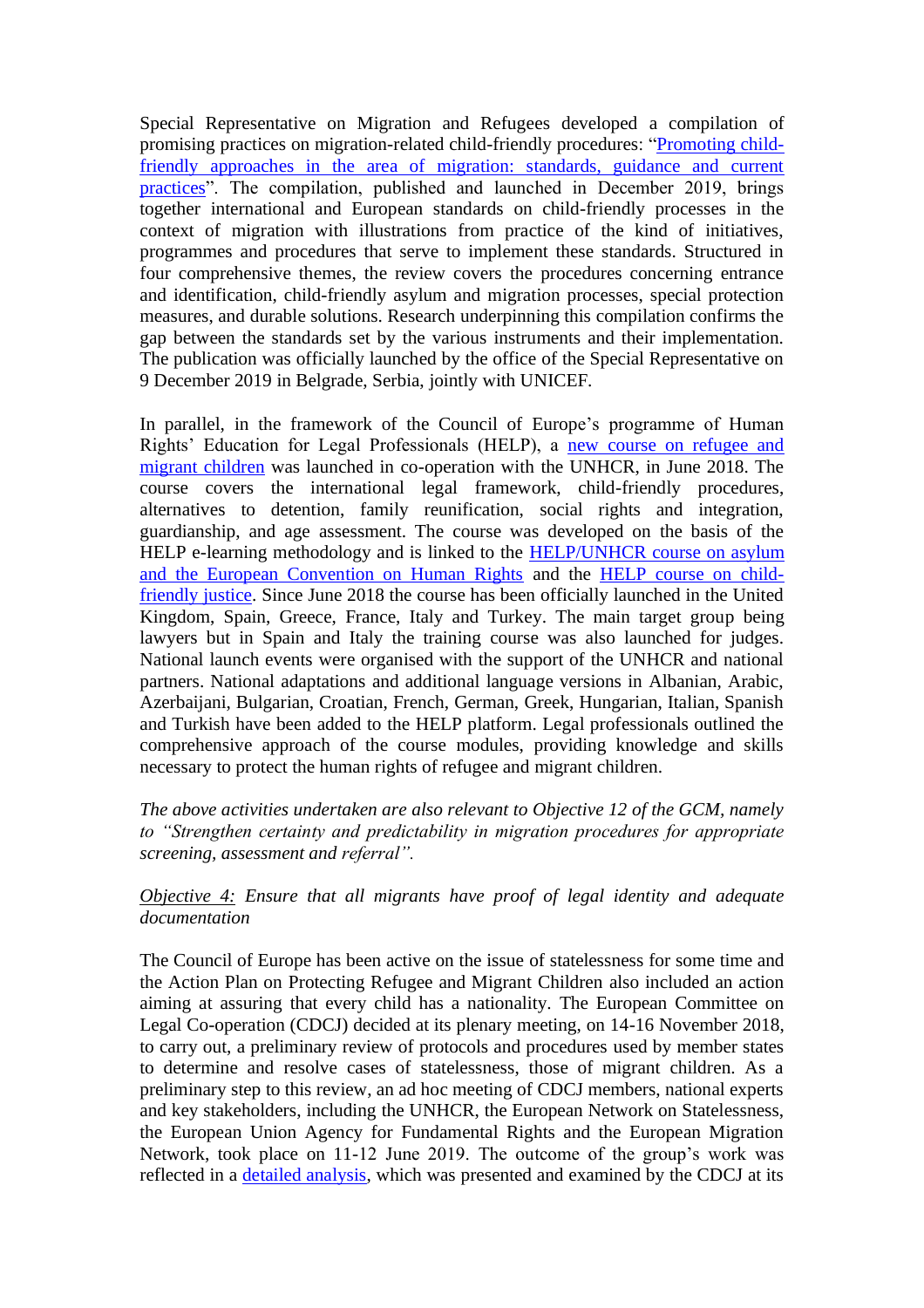94th plenary meeting (13-15 November 2019). As a follow up, an international conference on statelessness is foreseen in the course of 2020-2021 to raise awareness and promote implementation of the Council of Europe standards in the field, and based on the conclusions of the conference, to hold a series of targeted technical meetings on statelessness.

### *Objective 7: Address and reduce vulnerabilities in migration*

The results of the multi-disciplinary activities carried out under the second pillar *"Providing effective protection"* of the Action Plan on Refugee and Migrant Children, ensured new guidelines and guidance, with promising practices and policy advice already contributing to a more effective implementation of human rights in this area.

On 11 December 2019, the Committee of Ministers' Deputies adopted [Recommendation CM/Rec\(2019\)11 to member states on effective guardianship for](https://rm.coe.int/cm-rec-2019-11-guardianship-en/16809ccfe2)  [unaccompanied and separated children in the context of migration.](https://rm.coe.int/cm-rec-2019-11-guardianship-en/16809ccfe2) The text outlines key principles with guidelines to translate general provisions into practical legal, policy, institutional and resources arrangements able to secure effective protection for children through guardianship. These concern the appointment of guardians, their role, responsibilities and tasks, access to information and child-friendly complaints mechanisms, institutional measures and co-ordination at national level as well as international co-operation. This recommendation is the first soft law instrument setting out clear standards for effective guardianship. It is intended to guide and support Council of Europe member states in their processes aimed at reinforcing the protection of refugee and migrant children, while taking into consideration the diversity of guardianship models in member states. The text can also serve as inspiration for countries outside Europe.

In the area of age assessment for children in migration, a guide for policy makers on ["Age assessment for children in migration: a human rights-based approach"](https://rm.coe.int/ageassessmentchildrenmigration/168099529f) was also published. The Steering Committee for the Rights of the Child (CDENF), which acts as a pan European platform for regular exchanges of knowledge, good practices and experiences, also continues its work on the preparation of standards on human rightsbased age assessment procedures for children in migration aimed at policy makers and professionals, their finalisation is being impacted by the context of the online negotiations.

The Special Representative on Migration and Refugees prepared in 2018-2019 a handbook on standards and good practices to restore family links and reunify refugee and migrant children with their families. The [handbook "Family reunification for](https://rm.coe.int/family-reunification-for-refugee-and-migrant-children-standards-and-pr/16809e8320)  [refugee and migrant children: standards and promising practices"](https://rm.coe.int/family-reunification-for-refugee-and-migrant-children-standards-and-pr/16809e8320), was launched in July 2020. The handbook focuses on the reunification of families with children, with a particular focus on unaccompanied and separated refugee and migrant children. The purpose of the handbook is to encourage discussions in member states on potential or already existing solutions for obstacles and challenges to restoring family links.

The selected practices focus on making sure beneficiaries understand the process and receive legal counselling and advice, as well as administrative and practical support in dealing with family reunification. Certain initiatives aim to increase the capacity of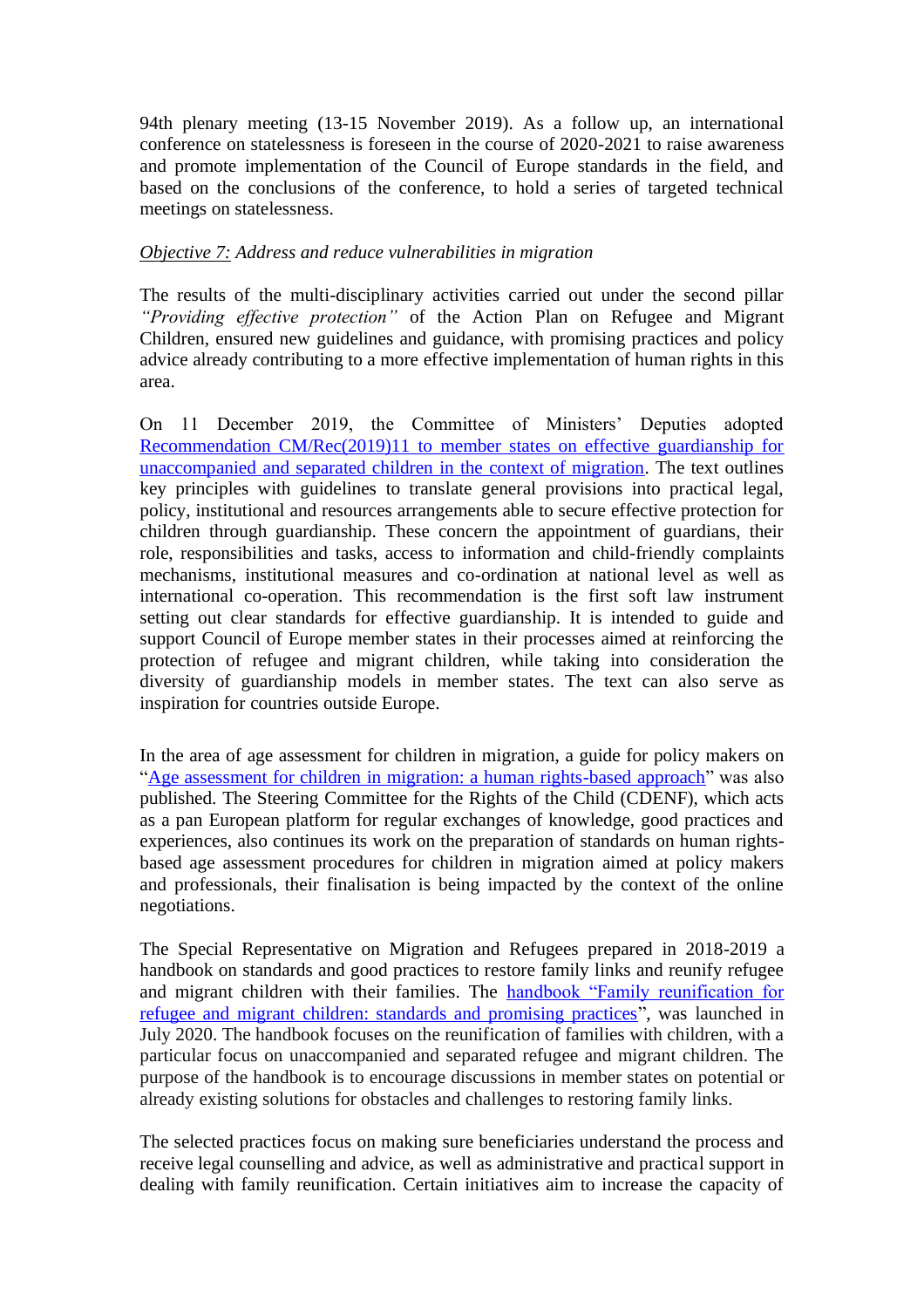service providers, such as guardianship services or legal aid providers, to respond to the increased requests for supporting beneficiaries of family reunification. The selected examples reiterate the need to ensure a multi-disciplinary approach to assessing the case of children, through protocols of co-operation or guidance between professionals, to improve cross border co-operation, to support good case management through more support services for potential beneficiaries and to take a holistic view of the process, including support measures after reunification.

*The above activities undertaken are also relevant to Objective 12 of the GCM, namely to "Strengthen certainty and predictability in migration procedures for appropriate screening, assessment and referral".* 

Following an urgent monitoring round, on 3 March 2017, the Council of Europe [Convention on Protection of Children against Sexual Exploitation and Sexual Abuse](https://ec.europa.eu/anti-trafficking/legislation-and-case-law-international-legislation-council-europe/council-europe-convention_en) ("the Lanzarote Convention and Committee") issued a special report on ["Protecting](https://rm.coe.int/special-report-protecting-children-affected-by-the-refugee-crisis-from/16807912a5)  [children affected by the refugee crisis from sexual exploitation and sexual abuse"](https://rm.coe.int/special-report-protecting-children-affected-by-the-refugee-crisis-from/16807912a5). The report highlighted situations that expose children affected by the refugee crisis to a risk of sexual exploitation and sexual abuse and recommended how to avoid such risks and protect children, those who are unaccompanied and those who go missing after arrival. Based on information provided by state parties to the Lanzarote Convention, [the Lanzarote Committee adopted on 6 June 2019 an evaluation report](https://rm.coe.int/evaluation-of-the-follow-up-given-by-parties-to-the-5-urge-recommendat/168094d354) of the measures taken following its five "urge" recommendations. The report concluded that 33 European states have complied with all five "urge" recommendations. The Lanzarote Committee notably recommended effectively screening all persons who by their professions have regular contact with children affected by the refugee crisis for convictions of acts of sexual exploitation or sexual abuse of children.

The impact of the Lanzarote Committee's special report has been to raise awareness of the risks faced by children on the move and to reinforce their protection from sexual abuse and exploitation through concrete recommendations. In addition, the evaluation of how states implemented the recommendations yielded a selection of good practices, which can further inform exchanges of information and experiences.

The Congress of Local and Regional Authorities has developed the **Pact of Towns and** [Regions to Stop the Sexual Violence against Children,](http://www.congress-pact1in5.eu/en/10-the-congress-of-local-and-regional-authorities-of-/17-pact-of-towns-and-regions-to-stop-sexual-violence-against-children.html) inviting local and regional authorities to set up multi-disciplinary child protection centres. Under the Action Plan, in 2017 the Congress organised in Belgrade (Serbia) the second seminar for local government associations focusing on the Pact and mechanisms to protect children affected by the refugee crisis at international and national level. As of 31 December 2019, a total of 80 cities, regions, local government associations and NGOs from 24 countries have signed the Pact.

*Anti-trafficking standards and anti-smuggling activities of the Council of Europe are discussed in the context of Objective 9 and 10, below.* 

### *Objective 9: Strengthen the transnational response to smuggling of migrants*

The Action Plan on Refugee and Migrant Children includes an action on tackling the smuggling of migrant children. Work has intensified in the past two years in Council of Europe's relevant committee, the European Committee on Crime Problems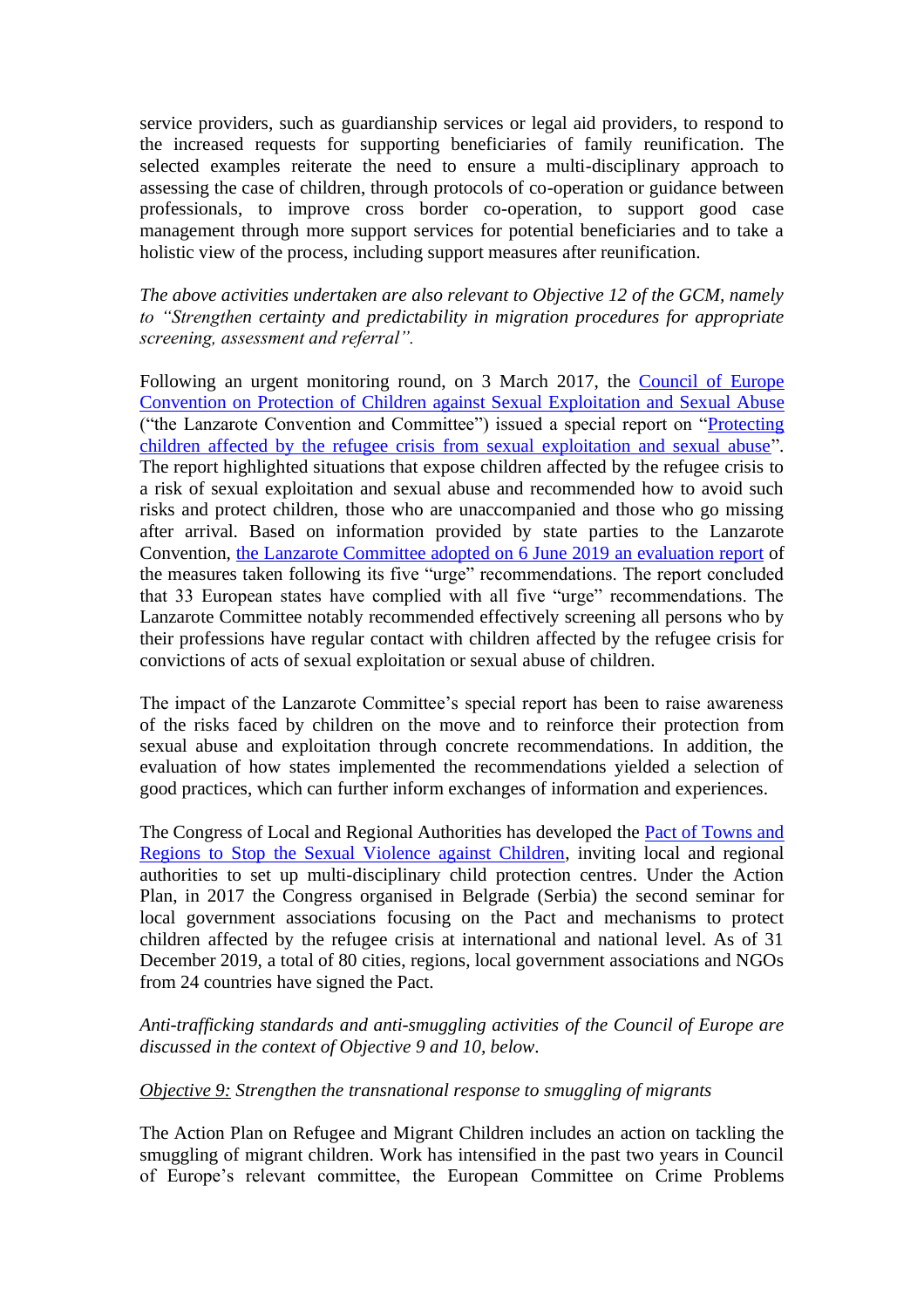(CDPC), and resulted in the adoption of an [Action Plan on Fostering International](https://www.coe.int/en/web/cdpc/home/-/asset_publisher/2gsGo23sm8nj/content/council-of-europe-meeting-to-discuss-concrete-tools-to-prevent-and-combat-the-smuggling-of-migrants?inheritRedirect=false&redirect=https%3A%2F%2Fwww.coe.int%2Fen%2Fweb%2Fcdpc%2Fhome%3Fp_p_id%3D101_INSTANCE_2gsGo23sm8nj%26p_p_lifecycle%3D0%26p_p_state%3Dnormal%26p_p_mode%3Dview%26p_p_col_id%3Dcolumn-1%26p_p_col_count%3D6)  [Cooperation and Investigative Strategies in Fighting the Smuggling of Migrants](https://www.coe.int/en/web/cdpc/home/-/asset_publisher/2gsGo23sm8nj/content/council-of-europe-meeting-to-discuss-concrete-tools-to-prevent-and-combat-the-smuggling-of-migrants?inheritRedirect=false&redirect=https%3A%2F%2Fwww.coe.int%2Fen%2Fweb%2Fcdpc%2Fhome%3Fp_p_id%3D101_INSTANCE_2gsGo23sm8nj%26p_p_lifecycle%3D0%26p_p_state%3Dnormal%26p_p_mode%3Dview%26p_p_col_id%3Dcolumn-1%26p_p_col_count%3D6) in August 2020. The Action Plan is addressed to the governments of all 47 member states of the Council of Europe and aims to help member states foster and improve international co-operation and investigative strategies in fighting the criminal phenomena connected to the smuggling of migrants and to overcome the investigative, prosecutorial and judicial challenges in migrant smuggling-related cases, facilitate the information knowledge and exchange amongst relevant stakeholders and boost co-operation amongst source, transit and destination countries. It establishes five objectives to be covered in the period 2020-22.

## *Objective 10: Prevent, combat and eradicate trafficking in persons in the context of international migration*

In its 6th, 7th and 8th General Reports, covering the year 2016, 2017 and 2018 respectively, [the Group of Experts on Action against Trafficking in Human Beings](https://www.coe.int/en/web/anti-human-trafficking/greta) (GRETA) highlighted important gaps in the prevention of child trafficking and the identification and protection of child victims of trafficking. The risks faced by children and young people remain of concern, as child protection systems in many countries are not fit to ensure timely responses to the rights and needs of migrant and asylum-seeking children at risk. [A compendium of good practices in the fight against](https://rm.coe.int/16806af624)  [child trafficking](https://rm.coe.int/16806af624) has been developed based on GRETA's evaluation reports. The compendium is intended to provide support to member states in addressing gaps outlined by GRETA when it comes to the identification and assistance of victims of trafficking among migrant and refugee children and the prevention of (re)trafficking.<sup>1</sup>

# *Objective 11: Manage borders in an integrated, secure and coordinated manner*

In March 2020, the [Special Representative of the Secretary General on Migration and](https://www.coe.int/en/web/special-representative-secretary-general-migration-refugees/home)  [Refugees of the Council of Europe,](https://www.coe.int/en/web/special-representative-secretary-general-migration-refugees/home) together with the EU Agency for Fundamental Rights [\(FRA\)](https://fra.europa.eu/en/about-fra?lang%5B0%5D=en) published a [note on the main fundamental rights safeguards applicable](https://rm.coe.int/fundamental-rights-of-refugees-and-migrants-at-european-borders/16809e0fdf)  [at their member states' external borders.](https://rm.coe.int/fundamental-rights-of-refugees-and-migrants-at-european-borders/16809e0fdf) The note aims to support EU and Council of Europe member states in their duties when taking protective measures, including to contain the spread of the Covid-19 virus, and addressing questions related to public order, public health, or national security challenges. The note focuses on questions, such as, among others, on how to respect the principle of non-refoulement, or what can be done to help the most vulnerable, in particular unaccompanied children.

### *Objective 13: Use immigration detention only as a measure of last resort and work towards alternatives<sup>2</sup>*

The Council of Europe's 2017-2019 Action Plan on Protecting Refugee and Migrant Children includes an action to avoid resorting to the deprivation of liberty of children on the sole ground of their migration status. Much was achieved in the past years in this field by promoting alternatives to immigration detention, as well as by raising

<sup>&</sup>lt;sup>1</sup> See the European Court of Human Rights, Guide on Article 4 of the European Convention on [Human Rights \(Prohibition of slavery and forced labour\),](https://www.echr.coe.int/Documents/Guide_Art_4_ENG.pdf) updated on 31 August 2020 for a Guide to the Court's case law in the specific context of human trafficking

<sup>&</sup>lt;sup>2</sup> See the European Court of Human Rights Guide on the case-law of the European Convention on [Human Rights on Immigration,](https://www.echr.coe.int/Documents/Guide_Immigration_ENG.pdf) Updated on 31 August 2020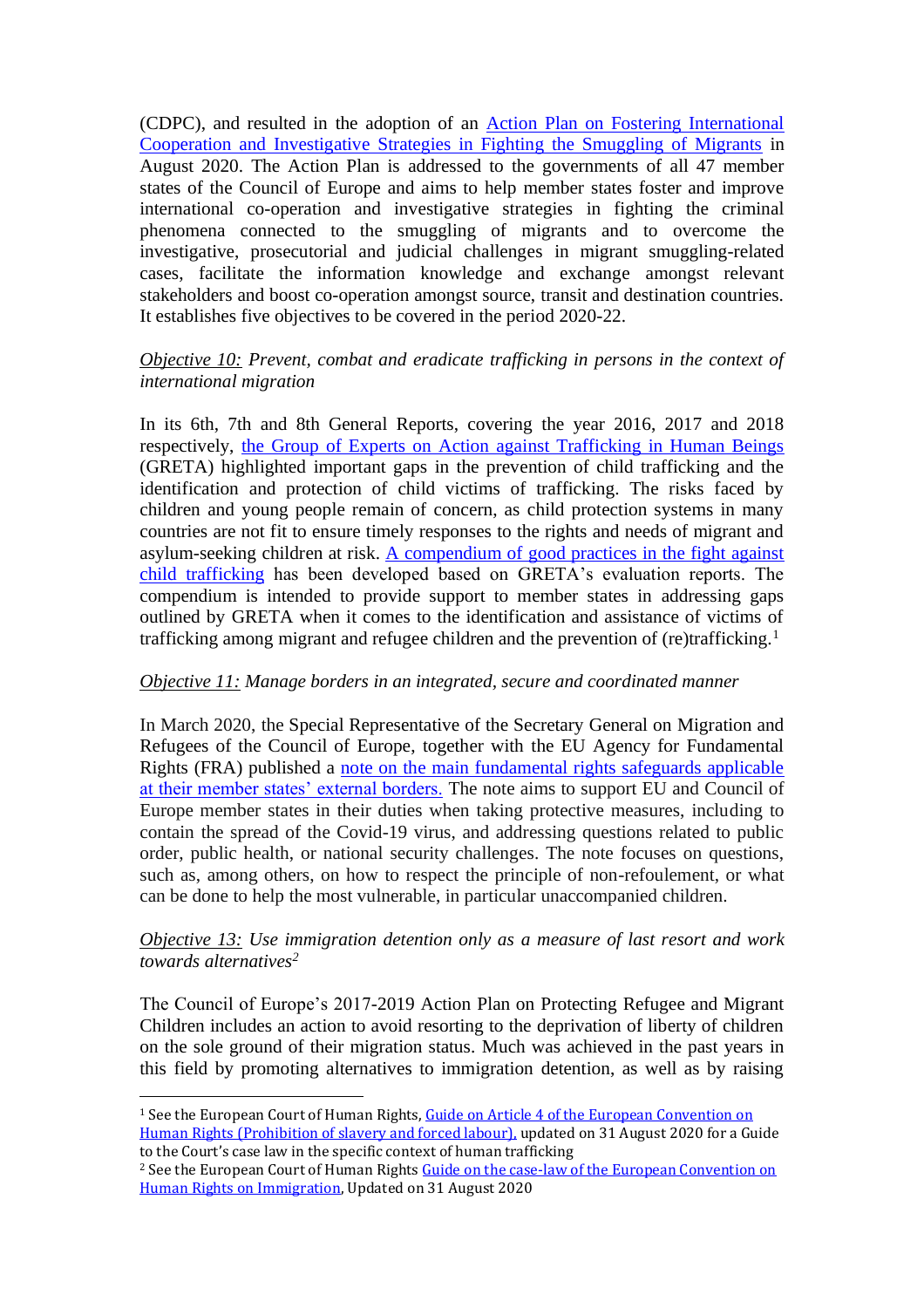awareness about the negative impact of detention on children and by enhancing the monitoring of places where children could be detained.

The European Committee for the Prevention of Torture and Inhuman or Degrading Treatment or Punishment (CPT) strongly advocates for the use of alternatives of detention during its monitoring visits to member states' detention centers. In addition, its [standards on Immigration detention](https://rm.coe.int/16806fbf12) clearly states that "deprivation of liberty under aliens legislation should only be a measure of last resort, after a careful and individual examination of each case".

In recent years [the Council of Europe Steering Committee for Human Rights \(CDDH\)](https://www.coe.int/en/web/human-rights-intergovernmental-cooperation/home) has completed a considerable work on alternatives to immigration detention and care arrangements for migrant and refugee children.

In 2017, the CDDH published a comprehensive *[Analysis on the Legal and practical](https://rm.coe.int/steering-committee-for-human-rights-cddh-analysis-of-the-legal-and-pra/1680780997)  [aspects of effective alternatives to detention in the context of migration.](https://rm.coe.int/steering-committee-for-human-rights-cddh-analysis-of-the-legal-and-pra/1680780997)* Particular attention is paid throughout to the issue of immigration detention of children. The CDDH Analysis highlights, *inter alia*, the legal obligation to provide appropriated care and protection to children on the move through a comprehensive overview of Council of Europe, United Nations and European Union standards. Providing explanations of existing non-custodial alternatives – including central features, potential benefits and drawbacks for each type – the work seeks to support member states in providing appropriate reception and care arrangements to migrant and refugee children instead of resorting to detention. Analysing practical experiences from the field, including various global and regional studies, the CDDH Analysis suggests key essential elements needed to render alternatives effective in practice. These elements include: a) screening and assessment, b) ensuring effective access to information, c) providing access to legal assistance, d) supporting individuals through case management services, e) safeguarding dignity and human rights, f) building trust in asylum and migration procedures. The work of the Special Rapporteur on the human rights of migrants and his position on the immigration detention of children is, *inter alia*, explored and referenced throughout the CDDH Analysis.

In October 2019, the CDDH published a user-friendly and visual **Practical Guide** for policy makers, legal professionals and other relevant stakeholders on how to effectively implement alternatives to immigration detention. The Guide complements the CDDH Analysis and provides, *inter alia*, an overview of the existing noncustodial alternatives, including family-based care arrangements for children and certain essential elements that render alternatives effective. The Practical Guide highlights the specific steps to be taken in order to make alternatives to immigration detention effective in particular national context, taking into account existing strengths and capacities.

Building on the work already completed and the Council of Europe priorities in the field, the CDDH is currently working on alternative family-based care arrangements for unaccompanied and separated children in close collaboration with Council of Europe member states and other actors in the field. Family based care has been long promoted as the preferred accommodation option for unaccompanied and separated children and has received increasing interest in recent years. However, despite the numerous benefits of family-based forms of care, not only for unaccompanied and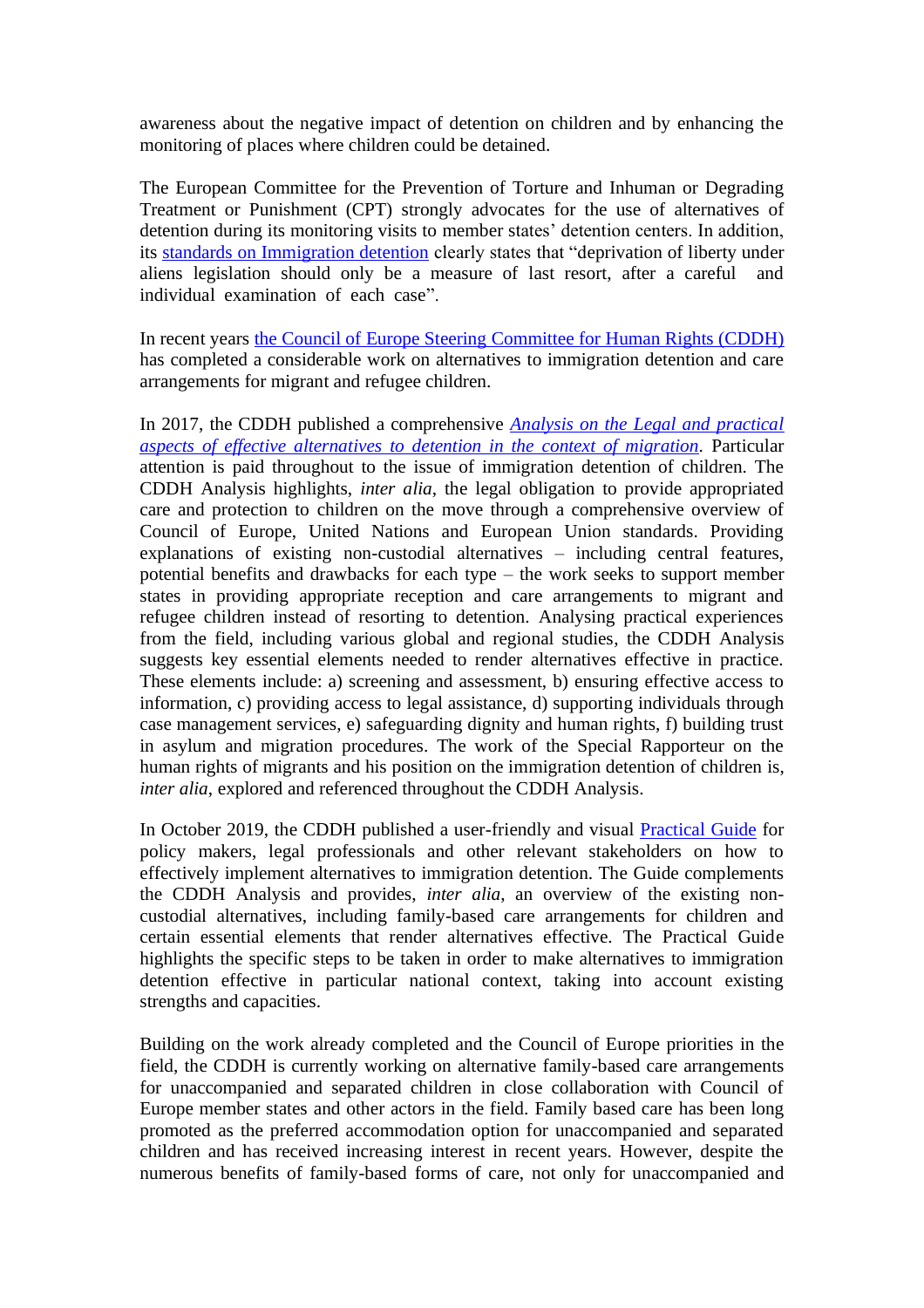separated children but the community at large, underlying challenges limit their use and expansion. CDDH work on "*Family Based Care for Unaccompanied and Separated Children*" aims at clarifying key Council of Europe, United Nations and European Union legal standards, practical aspects and examples of family-based care implementation in various countries, thereby supporting Council of Europe member states in meeting their international commitment *vis-à-vis* unaccompanied and separated children. As such, it aims at promoting effective protection systems for children on the move and ensuring that unaccompanied and separated children have access to quality care and support.

The Children's Rights Division and the Parliamentary Assembly of the Council of Europe (PACE) in co-operation with Defence for Children International Belgium launched on 11 October 2017 a [Guide for Parliamentarians on monitoring places](https://edoc.coe.int/en/migration/7526-visiting-places-where-children-are-deprived-of-their-liberty-as-a-result-of-immigration-procedures-guide-for-parliamentarians.html)  [where children are deprived of their liberty](https://edoc.coe.int/en/migration/7526-visiting-places-where-children-are-deprived-of-their-liberty-as-a-result-of-immigration-procedures-guide-for-parliamentarians.html) on immigration grounds. The guide, developed in the framework of the PACE Campaign to End Immigration Detention of Children, provides practical advice and checklists to enable parliamentarians to conduct visits, to interview detained children and detention staff, and to undertake effective follow-up to their visits. It is available in English, French and Arabic. Several training courses for ombudspersons for children and parliamentarians took place in April and November 2017, and in March 2019. The trainings built on the methodology and guidebooks developed for professionals visiting places where children are deprived of liberty. The sessions conveyed skills for interviewing and visiting children in immigration detention and techniques for effective monitoring. The 2019 training session also included the dimension covered by the handbook on child-friendly information to children in migration. The training triggered interest from representatives of authorities involved in fulfilling the rights of the child in the framework of detention and/or migration. The UNCHR and the European Committee for the Prevention of Torture (CPT) partnered for the organisation of the training sessions. A good geographical representation was achieved with participants from 20 member states and 2 states with observer status. To further raise awareness about the benefits of open residential centres, to learn about non-custodial good practices in care and accommodation of unaccompanied children and to build acquired skills of monitoring, members of parliaments carried visits to several facilities in Europe and beyond.

HELP also developed in 2019 new [e-learning courses on CPT standards](https://www.coe.int/en/web/cpt/help-online-course), including a module on immigration detention. In June 2020 the Council of Europe launched a HELP/UNHCR free online course on [Alternatives to Immigration Detention](https://rm.coe.int/help-course-brief-alternatives-to-immigration-detention/16809ee293) with the aim of supporting legal and other professionals working on migration.

## *Objective 16: Empower migrants and societies to realize full inclusion and social cohesion*

Inclusive education and active participation in society are essential for the social inclusion of refugee and migrant children and youth who are in Europe, and for this reason, constitute the third main objective of the Action Plan on Refugee and Migrant Children. The initiatives on linguistic integration, recognition of qualifications, leadership academy and integration through sport were supported jointly with the [Council of Europe's Action Plan on Building Inclusive Societies.](https://search.coe.int/cm/Pages/result_details.aspx?ObjectID=09000016805c1a1f)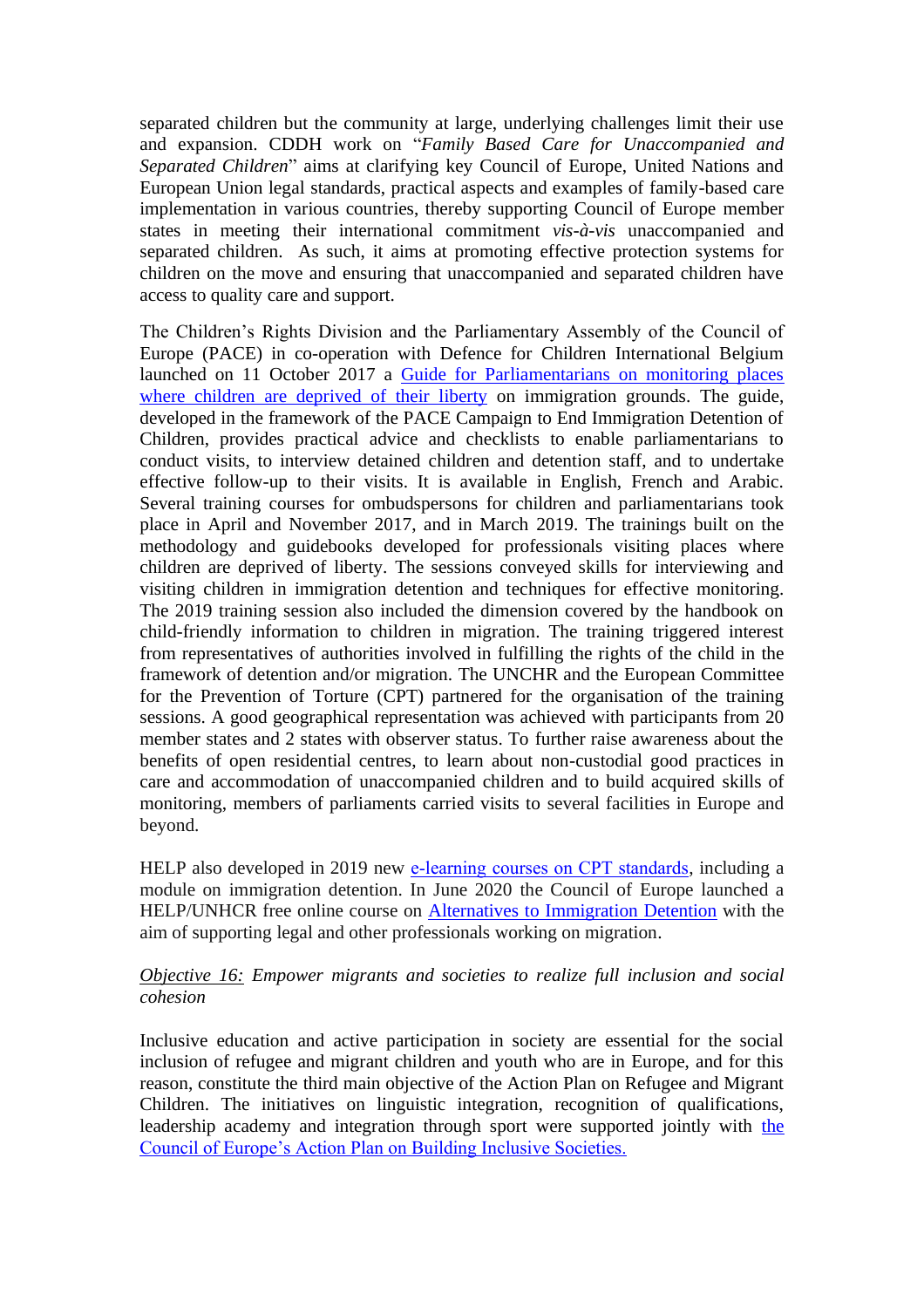In follow-up to previous surveys (2007, 2009 and 2013), the Council of Europe in cooperation with the Association of Language Testers in Europe (ALTE) conducted in 2018 the [survey "Language and Knowledge of Society Policies for Migrants:](https://rm.coe.int/the-2018-council-of-europe-and-alte-survey-on-language-and-knowledge-o/16809c88f9)  [requirements and learning opportunities"](https://rm.coe.int/the-2018-council-of-europe-and-alte-survey-on-language-and-knowledge-o/16809c88f9), with an extended focus on vulnerable groups, such as children, low-literate migrants, and refugees. The official results of the survey were presented on 16 October 2019 during the [4th intergovernmental](https://www.coe.int/en/web/lang-migrants/4th-intergovernmental-conference)  [conference "Achieving Equal Opportunities for All Migrants Through Learning and](https://www.coe.int/en/web/lang-migrants/4th-intergovernmental-conference)  [Assessment: Language and knowledge of society requirements for migrants in](https://www.coe.int/en/web/lang-migrants/4th-intergovernmental-conference)  [Council of Europe member states".](https://www.coe.int/en/web/lang-migrants/4th-intergovernmental-conference)

Work has also intensified in recognizing qualifications. Based on Article VII of the Convention on the Recognition of Qualifications concerning Higher Education in the European Region (Lisbon Recognition Convention, ETS 165), which provides for the recognition of qualifications of refugees, internally displaced persons and persons in a refugee-like situation, [the European Qualifications Passport for Refugees](https://www.coe.int/en/web/education/recognition-of-refugees-qualifications) (EQPR) is a specially developed format and assessment scheme for refugees, even for those who cannot fully document their qualifications. The document provides an assessment of the higher education qualifications, based on available documentation and a structured interview (face-to-face or online interview). It also presents information on the applicant's work experience and language proficiency. The document provides reliable information for integration and progression towards employment and admission to further studies. The standard format of the EQPR allows its portability and its use across borders in the case its holder moves from one country to another and, thus may remove the need for subsequent host countries to carry out a new assessment, which will result in saving time and efforts for both refugees and host countries but also in saving financial resources necessary in such assessments.

## *Work undertaking with respect of the EQPR contributes also to Objective 18 of the GCM.*

According to the Action Plan refugee and migrant children who remain in Europe have the right to live in dignity and safety with the opportunity to participate in society. The Council of Europe has reviewed its framework on life projects and has adopted a recommendation to support young refugees in transition to adulthood. Measures to enhance media-diversity tools and integration through sports have also been taken.

The Steering Committee on the Right of the Child (CAHENF) undertook a review of the implementation of [Recommendation CM/Rec\(2007\)9](https://www.coe.int/t/dg3/migration/archives/Source/Recommendations/Recommendation%20CM%20Rec_2007_9_en.pdf) of the Committee of [Ministers on life projects for unaccompanied migrant minors.](https://www.coe.int/t/dg3/migration/archives/Source/Recommendations/Recommendation%20CM%20Rec_2007_9_en.pdf) In 2018 member states were invited to reply to an online questionnaire on the policy tools in place to implement life projects. In May 2019, the CAHENF took note of the information provided by member states, which revealed that several states are still hosting large numbers of unaccompanied children in need of immediate assistance and access to durable solutions. The CAHENF examined in November 2019 a draft report, building on the replies received and additional sources on the protection and care of unaccompanied children in Europe. Further policy options and follow-up proposals, including the development of relevant training tools, are being discussed in the newly established Steering Committee on Children's Rights (CDENF).